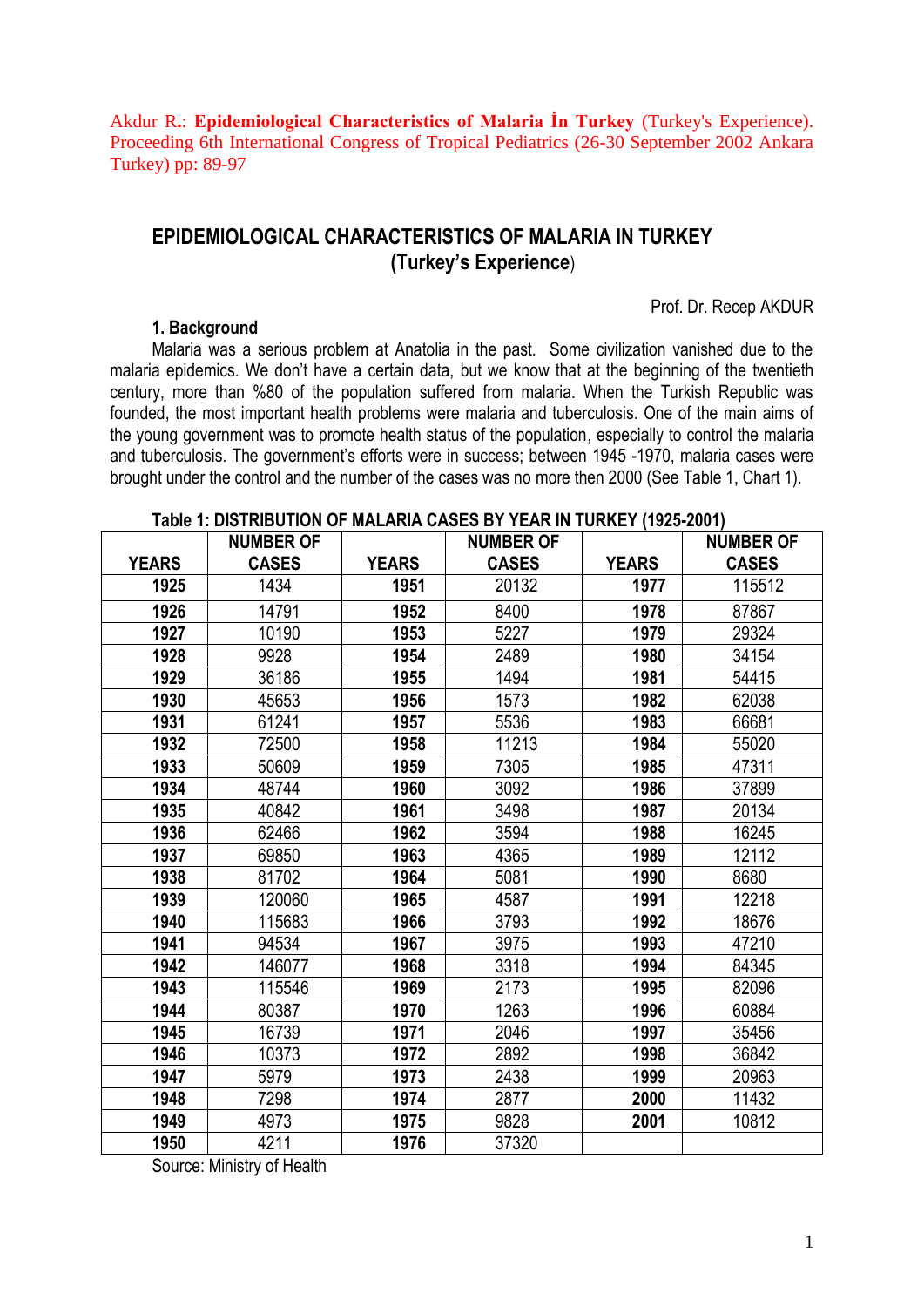

## **Chart 1: DISTRIBUTION OF THE MALARIA CASES IN TURKEY (1925-2001)**

After 1970's, malaria control programs lost their importance and the government, especially Ministry of Health neglected to emphasize malaria services. The portion in the MOH budget for Malaria services was decreased; malaria personnel transferred to other services, health personnel forgot malaria and primary health care units no longer had a demand for malaria services. Thus, the malaria services weakened. As a consequence, the number of malaria cases has continuously increased since 1973, and in 1977 more then 115000 cases were reported. After this increase, some local focus instructed and Turkey had two epidemic attacks of malaria. The First attack peak was in 1977 and the second was in 1994 (see Chart 1, Chart 2). The Numbers of cases began to decrease in 1994 and decreased to 10832 in 2001.

There is a serious risk of malaria epidemics in Turkey due to presence of a parasitic reservoir in its own territory and at the southern border. Turkey has large population movements both ways in its territory and at the border. Every year, approximately 20 billion people travel in the country and most of them to the malaria area, especially Stratum I and Stratum II. Like this, every year, approximately 20 billion people across the border. Six billion of them travel to malaria countries. Every day 4000 tracks pass through the country and most of them come from malaria areas such as Middle East country. In addition to this, shortage of trained personnel and breakdown of epidemiological research and uncontrolled irrigation is the main predisposing elements of the epidemics of malaria. It is certain that, if some basic and strict measures are not taken in Turkey, malaria epidemics will become a more serious problem than the existing situation.

Climate changes are the other predisposing factors of malaria risks. Global warning affects the country, especially in southern of Anatolia. This situation creates a serious risk regarding the vector species and also malaria parasites type. In the course of time, due to environmental temperature increases, the indigenous Anopheles' physiologic characteristics may change or new anopheles species may settle and Malaria falciparum may develop as indigenous cases in the country.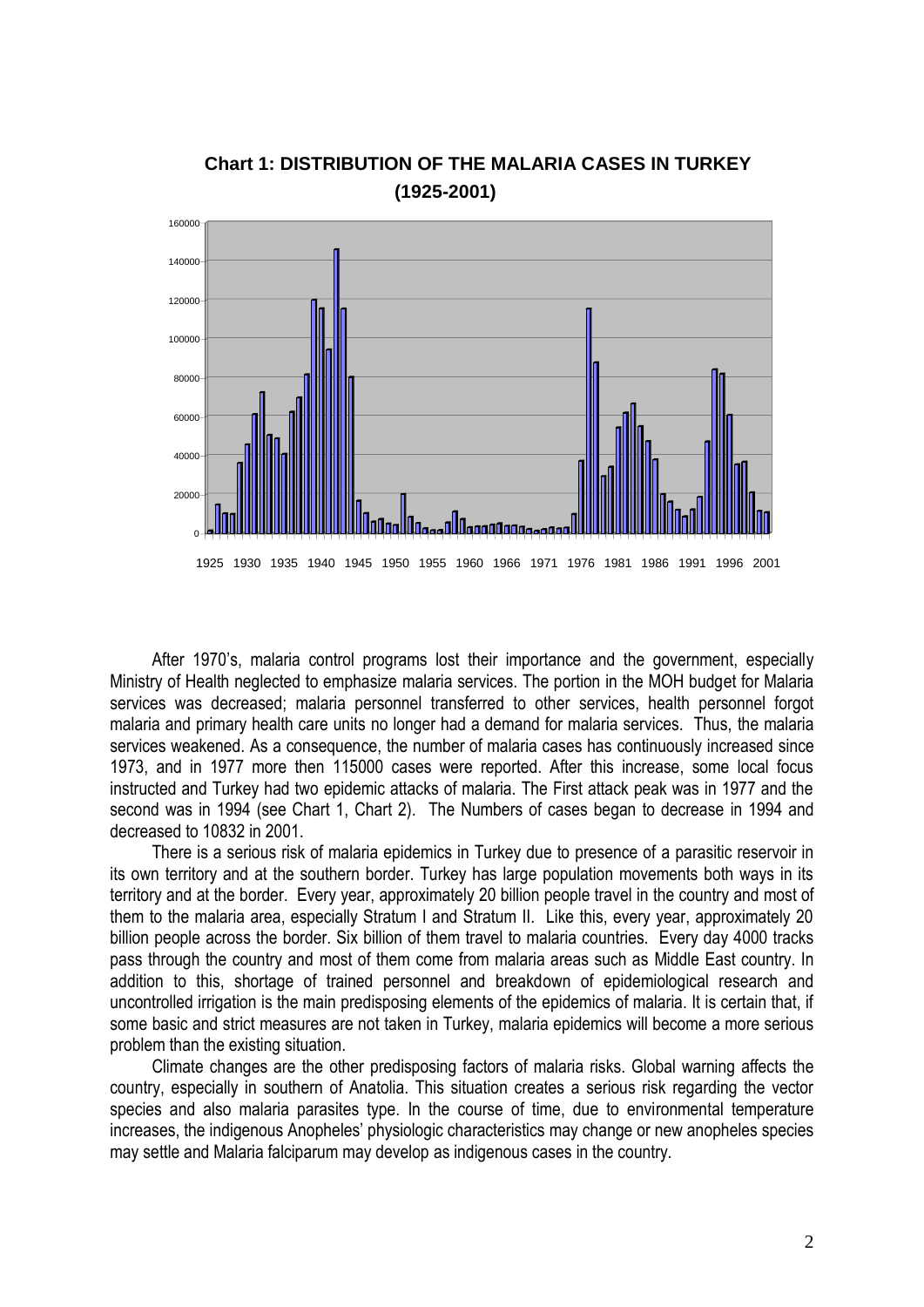

**Chart 2: DISTRIBUTIONS OF THE MALARIA CASES IN TURKEY (1971-2001)**

### **2. Regional Distribution**

Malaria is not affecting the entire population of Turkey, because malaria cases are concentrated in some specific regions. Cases seen in other regions are imported cases, who have visited malaria areas. Regarding malaria risk, Turkey is divided into four main stratums. Stratum I is the endemic area and it includes Southeast Anatolian cities. Stratum II is the epidemic area and it includes White Sea, Aegean Sea and Thrace regions. Stratum III is the local epidemics area and it includes central Anatolian cities. And Stratum IV is the sporadic area and it includes Black Sea and Northeast Anatolian regions (see the Malaria Maps of Turkey). Out of 10812 total cases in 2001, 9987 (92.4%) were reported from only Stratum I B.

Only Stratum I and Stratum II have indigenous cases and more than %90 of the indigenous malaria cases were located in Stratum I (See table 2 and 3). Some provinces in the Stratum I have had indigenous cases since 1974. In 2001, 92% of cases reported from this stratum and local transmission is seen mainly in three provinces; Batman, Diyarbakır and Şanlı Urfa.

Stratum II has some indigenous cases time to time. All malaria cases of Stratum III and IV are imported cases from especially Stratum I.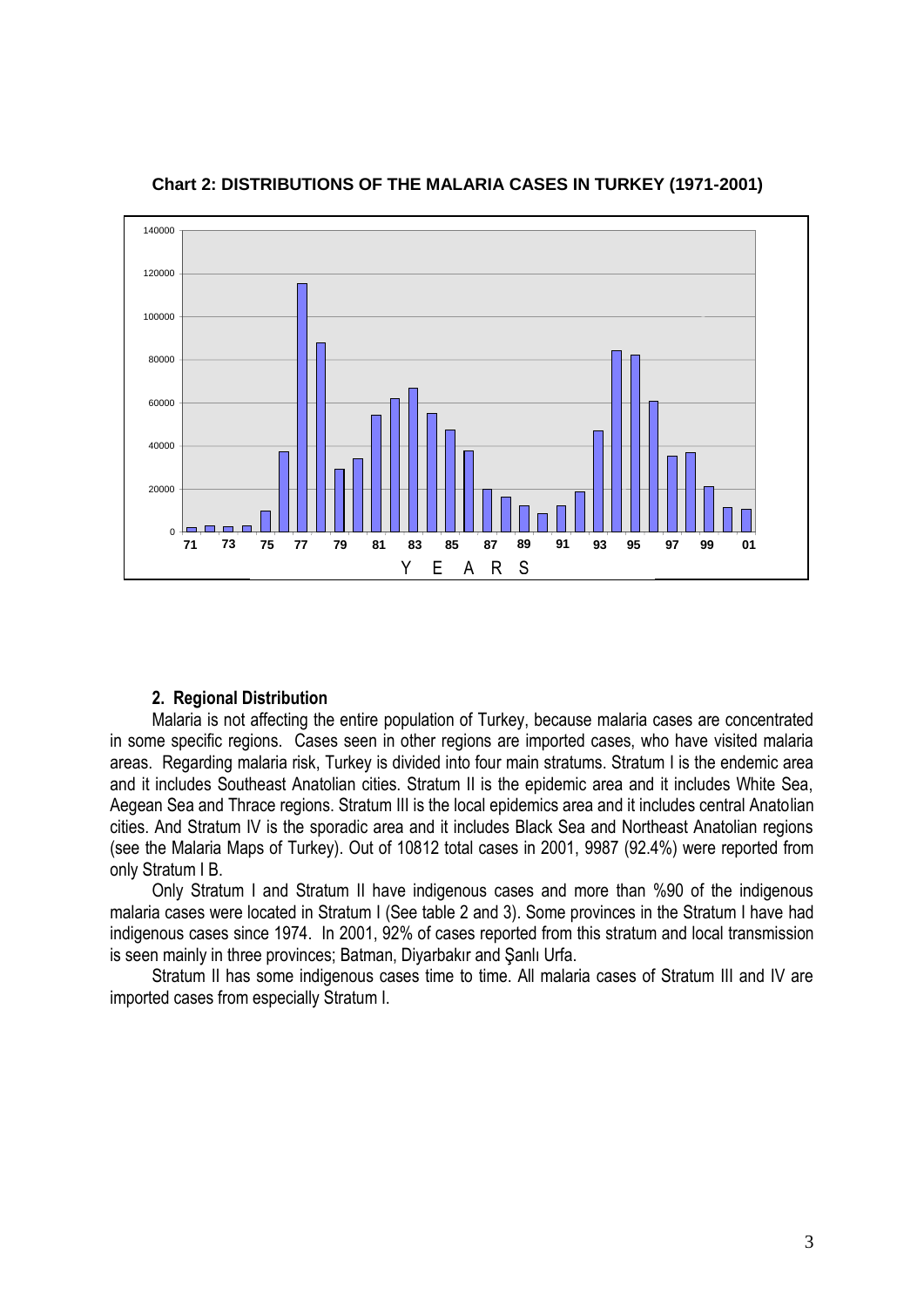## **MAP OF MALARIA STRATUM IN TURKEY**



## Table 2: DISTRIBUTION OF MALARIA CASES BY STRATUM (1995-2001)

|      | <b>Stratum IV</b> | <b>Stratum III</b> | <b>Stratum II</b> | <b>Stratum I A</b> | <b>Stratum I B</b> | <b>TOTAL</b> |
|------|-------------------|--------------------|-------------------|--------------------|--------------------|--------------|
| 1995 | 297               | 828                | 2593              | 6141               | 72237              | 82096        |
| 1996 | 181               | 631                | 2608              | 4172               | 53292              | 60884        |
| 1997 | 88                | 360                | 1264              | 2604               | 31140              | 35456        |
| 1998 | 99                | 315                | 1334              | 1344               | 33750              | 36842        |
| 1999 | 100               | 359                | 1514              | 650                | 18340              | 20963        |
| 2000 | 42                | 337                | 540               | 236                | 10277              | 11432        |
| 2001 | 38                | 171                | 285               | 331                | 9987               | 10812        |

Source: Ministry of Health

|  |  | Table 3: Malaria Cases and percentages In Stratum I B and Total number of Malaria Cases |  |  |  |  |  |  |  |  |  |  |
|--|--|-----------------------------------------------------------------------------------------|--|--|--|--|--|--|--|--|--|--|
|--|--|-----------------------------------------------------------------------------------------|--|--|--|--|--|--|--|--|--|--|

|             | <b>Stratum IB</b> | <b>TOTAL NUMBER</b> |                   |
|-------------|-------------------|---------------------|-------------------|
| <b>YEAR</b> | Number Of         |                     | <b>OF MALARIA</b> |
|             | Malaria cases     | $\%$                | <b>CASES</b>      |
| 1995        | 72237             | 88,0                | 82096             |
| 1996        | 53292             | 87,4                | 60884             |
| 1997        | 31140             | 87,8                | 35456             |
| 1998        | 33750             | 91,6                | 36842             |
| 1999        | 18340             | 87,5                | 20963             |
| 2000        | 10277             | 89,9                | 11432             |
| 2001        | 9987              | 92,4                | 10812             |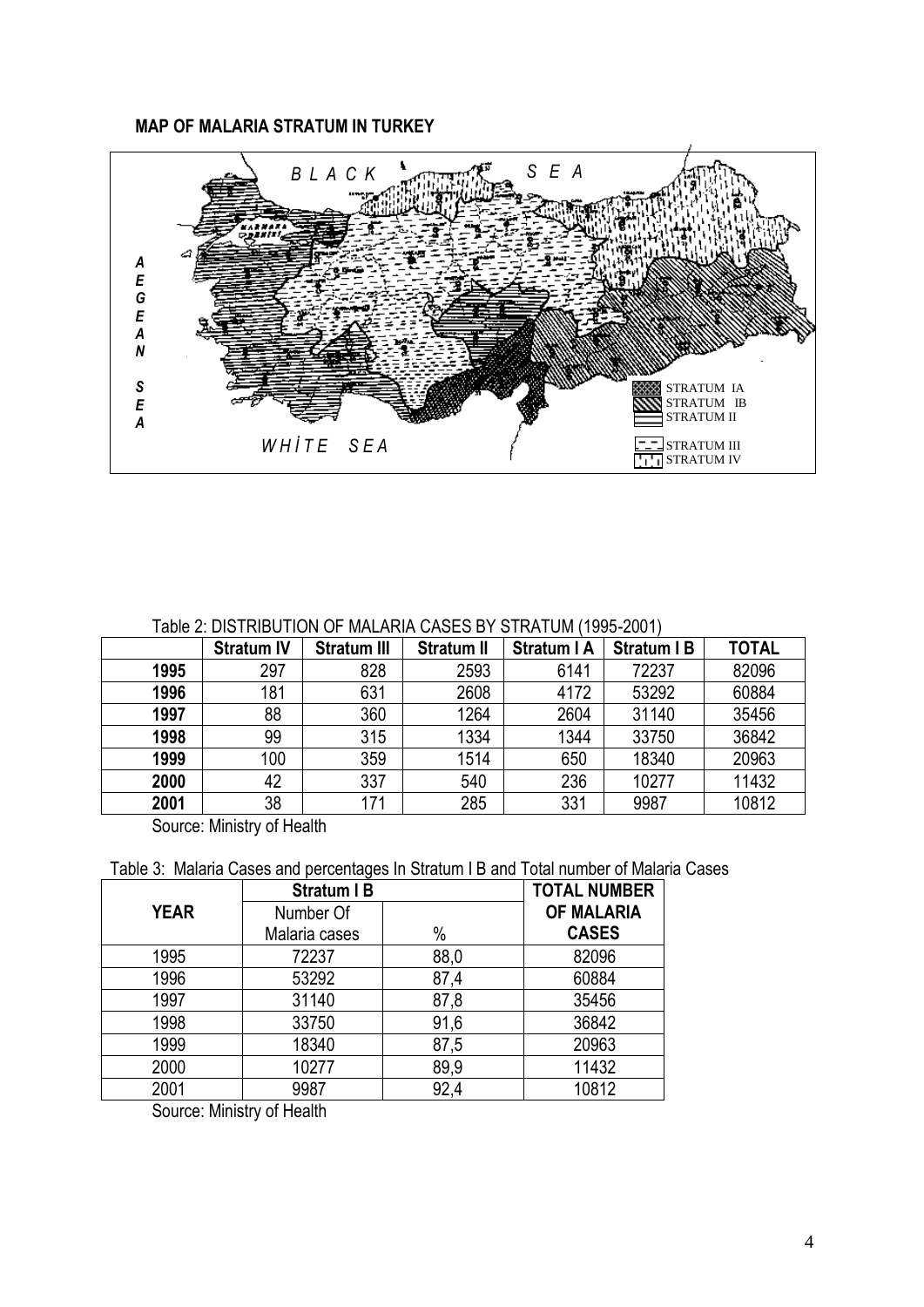

# **Chart 3: DISTRIBUTION OF MALARIA CASES BY STRATUM IN TURKEY (1995-2001)**

## **3. Seasonal Distribution**

Anopheles Sachorovi and Macculipennis are the principle vectors of Malaria in Turkey. These species hibernate in winter, so the parasite does not transfer in this period. Due to this condition, malaria has a seasonal character in Turkey and parasite transmission occurs primarily from the end of March through November. As a result most cases are reported in summer and autumn (see table 3 and chart 4).

| ו טעם וטטוויוטען שם טשטוטוען שווה וט ווטרושטוויטש וד טומאו |       |       |       |       |       |  |  |  |  |
|------------------------------------------------------------|-------|-------|-------|-------|-------|--|--|--|--|
|                                                            | 1997  | 1998  | 1999  | 2000  | 2001  |  |  |  |  |
| <b>WINTER</b>                                              | 1667  | 760   | 1288  | 586   | 409   |  |  |  |  |
| <b>SPRING</b>                                              | 6268  | 4434  | 5458  | 1650  | 1023  |  |  |  |  |
| <b>SUMMER</b>                                              | 17536 | 17356 | 9172  | 4588  | 3516  |  |  |  |  |
| <b>AUTUMN</b>                                              | 9985  | 13292 | 5045  | 4608  | 5864  |  |  |  |  |
| <b>TOTAL</b>                                               | 35456 | 36842 | 20963 | 11432 | 10812 |  |  |  |  |

## **Table 4: DISTRIBUTION OF MALARIA CASES BY SEASON (1997-2001)**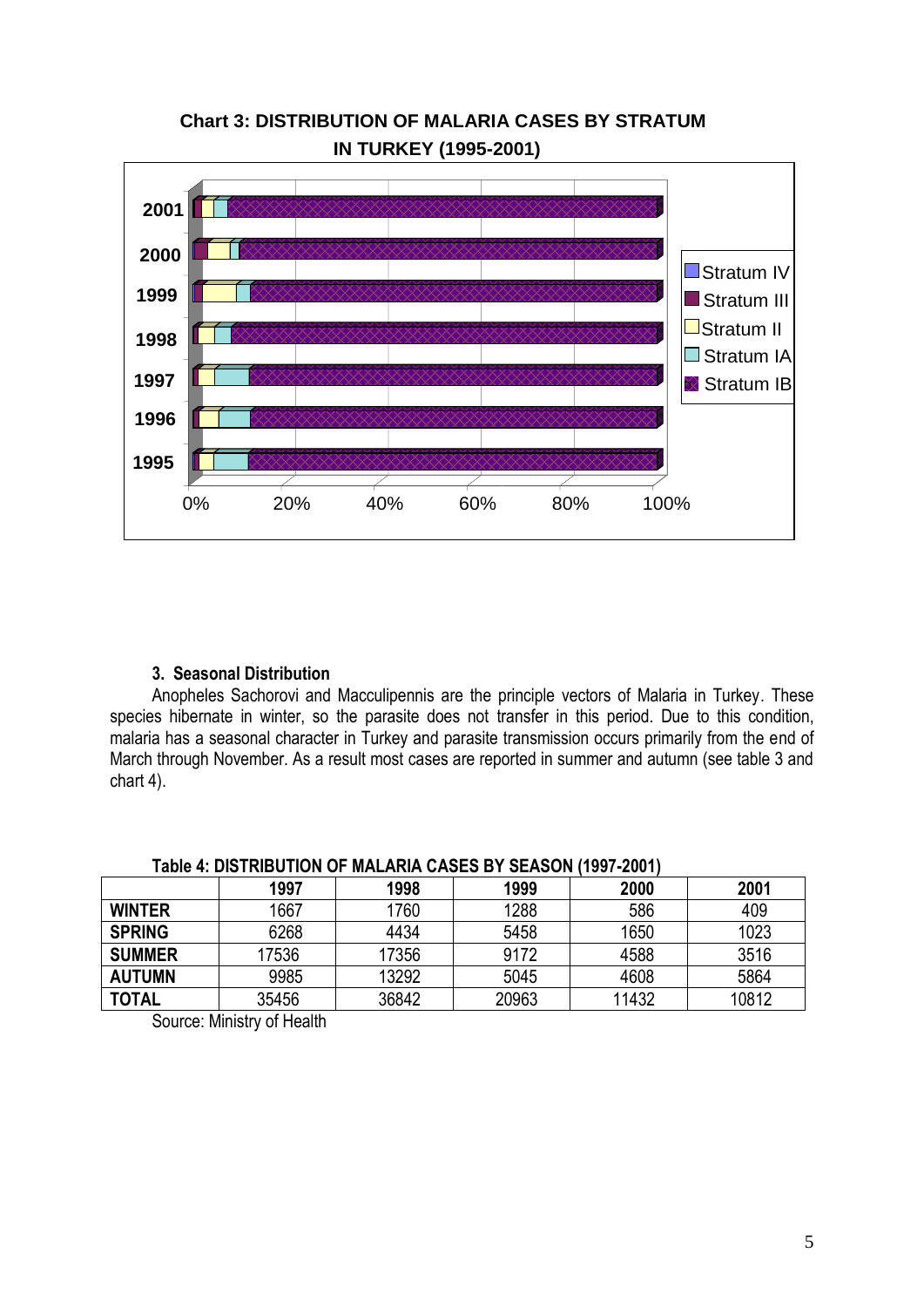

 **Chart 4: SEASONAL DISTRIBUTION OF MALARIA CASES IN TURKEY (1997-2001)**

After winter and in March, environmental temperature is suitable for the vector to become active thus transmission starts and the number of cases begins to increase. Most of the new cases are found between July and November. After November, the number of cases decreases dramatically. Table 5 and chart 5 shows distribution of malaria cases by months and years in Turkey.

|                  | 1995  | 1996  | 1997  | 1998  | 1999  | 2000  | 2001  |
|------------------|-------|-------|-------|-------|-------|-------|-------|
| <b>JANUARY</b>   | 1032  | 973   | 413   | 194   | 361   | 128   | 100   |
| <b>FEBRUARY</b>  | 1496  | 1456  | 732   | 492   | 694   | 240   | 118   |
| <b>MARCH</b>     | 3509  | 3328  | 1375  | 998   | 1097  | 319   | 166   |
| <b>APRIL</b>     | 5081  | 4878  | 1897  | 1367  | 1800  | 572   | 364   |
| <b>MAY</b>       | 6372  | 8021  | 2996  | 2069  | 2561  | 759   | 493   |
| <b>JUNE</b>      | 13012 | 8846  | 4304  | 3754  | 3047  | 1164  | 779   |
| <b>JULY</b>      | 15228 | 10793 | 7342  | 6817  | 3487  | 1515  | 1290  |
| <b>AUGUST</b>    | 12993 | 7242  | 5890  | 6785  | 2638  | 1909  | 1447  |
| <b>SEPTEMBER</b> | 10896 | 6656  | 5069  | 5382  | 2253  | 2287  | 1880  |
| <b>OCTOBER</b>   | 8796  | 5746  | 3383  | 5045  | 2000  | 1582  | 2754  |
| <b>NOVEMBER</b>  | 2754  | 2230  | 1533  | 2865  | 792   | 739   | 1230  |
| <b>DECEMBER</b>  | 927   | 715   | 522   | 1074  | 233   | 218   | 191   |
| <b>TOTAL</b>     | 82096 | 60884 | 35456 | 36842 | 20963 | 11432 | 10812 |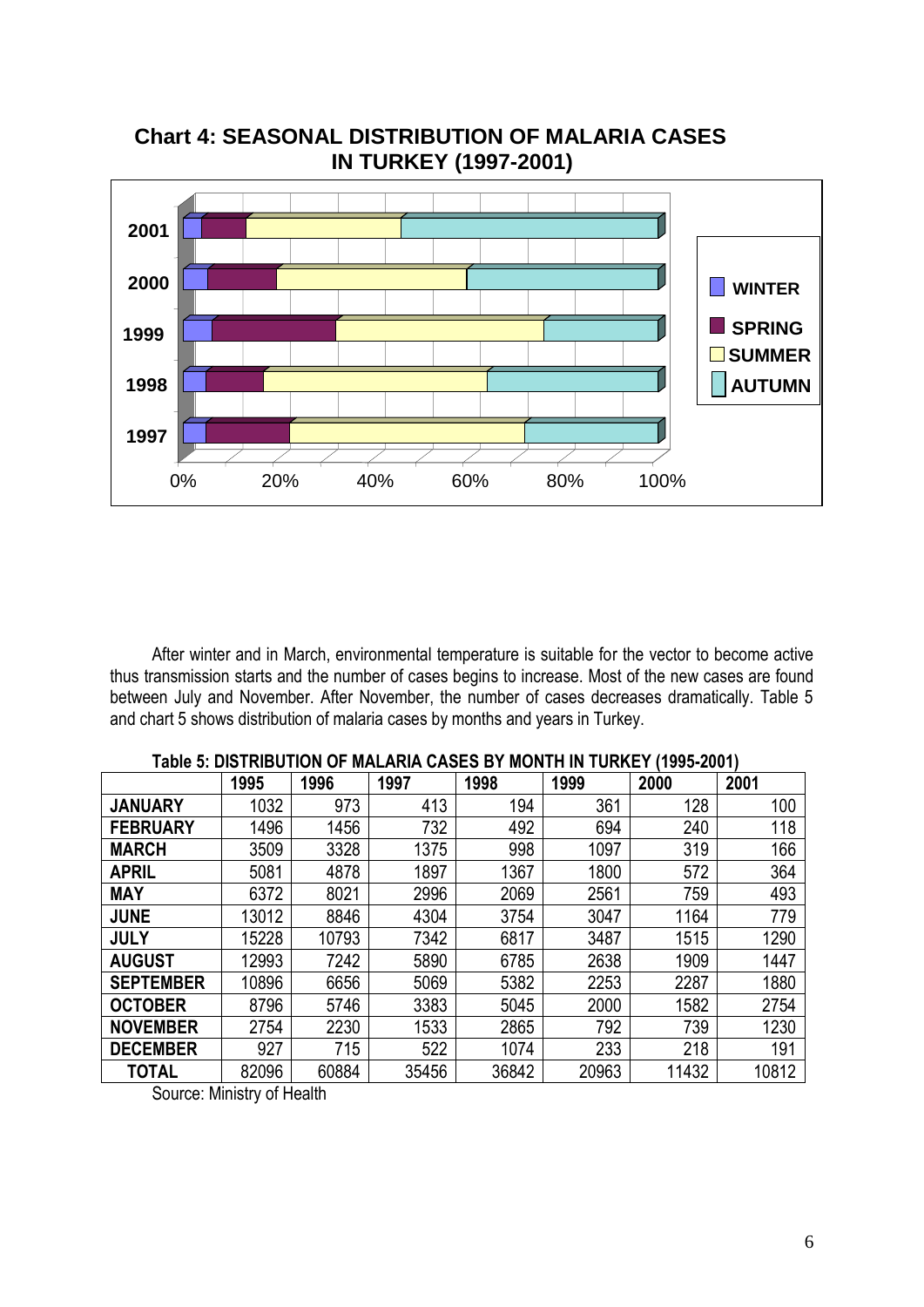

 **Chart 5: DISTRIBUTION OF THE MALARIA CASES BY MONTH IN TURKEY (1995-2001)**

### **4. Type of Parasite Species and Source of Infections**

All indigenous cases of Turkey agents are the Plasmodium Vivax. There are very rare cases due to other species, all of which are imported cases from abroad (see table 6). While there are no any direct deaths in Turkey due to malaria, we do not have reliable date about the indirect mortality of malaria. Especially, we do not know if there or not any aborts, still birth and maternal mortality due to the malaria. There may be such kind of deaths due to the malaria.

| <b>YEARS</b> | <b>VIVAX</b> | <b>FALCIPARUM</b> | <b>MALARIA</b> | <b>MIXT</b> | <b>OVALE</b> | <b>TOTAL</b> |  |  |  |
|--------------|--------------|-------------------|----------------|-------------|--------------|--------------|--|--|--|
| 1994         | 84317        | 24                |                |             |              | 84345        |  |  |  |
| 1995         | 82076        | 13                |                |             |              | 82096        |  |  |  |
| 1996         | 60863        | 20                |                |             |              | 60884        |  |  |  |
| 1997         | 35443        | 10                |                |             |              | 35456        |  |  |  |
| 1998         | 36824        | 14                |                |             |              | 36842        |  |  |  |
| 1999         | 20950        | 13                |                |             |              | 20963        |  |  |  |
| 2000         | 11424        |                   |                |             |              | 11432        |  |  |  |
| 2001         | 10800        |                   |                |             |              | 10812        |  |  |  |

**Table 6: DISTRIBUTION OF MALARIA CASES BY KIND OF SPECIES IN TURKEY (1994-2001)**

Source: Ministry of Health

In the year 2001, 71.8% of the cases are indigenous and 16% of the cases are imported. Relapsed cases proportion is very rare and only 44. Some of the 10812 total cases are relapsed (see table 7 and chart 6).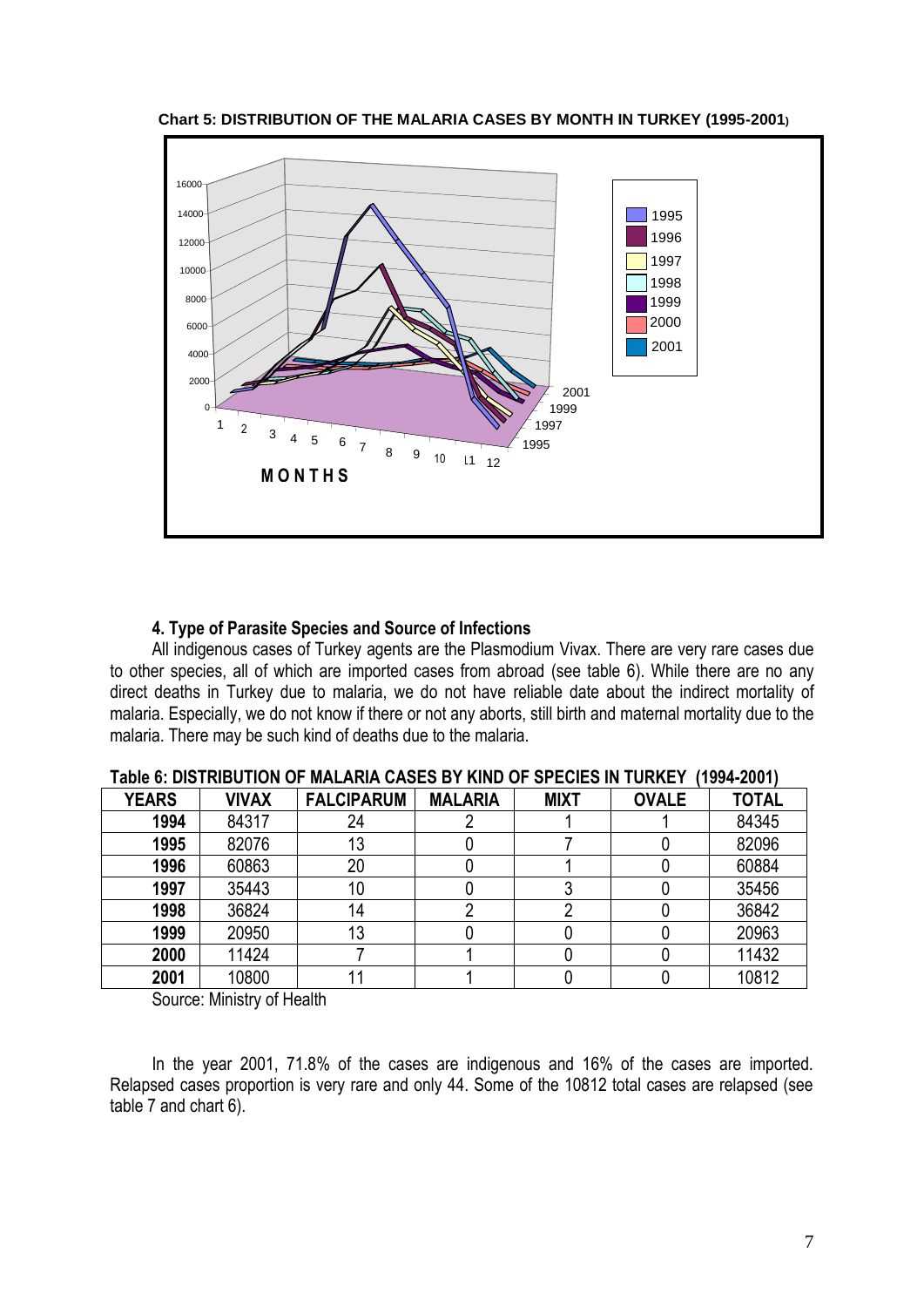|                   |       |       | (1997-2001) |       |        |       |
|-------------------|-------|-------|-------------|-------|--------|-------|
|                   |       |       |             |       | 2001   |       |
|                   | 1997  | 1998  | 1999        | 2000  | Number | $\%$  |
| <b>INDIGENOUS</b> | 25637 | 30438 | 16472       | 9033  | 7762   | 71,79 |
| <b>RELAPSE</b>    | 585   | 11    | 159         | 95    | 44     | 0,41  |
| <b>IMPORTED</b>   | 9053  | 6023  | 4148        | 2241  | 1770   | 16,37 |
| by $IC^*$         | 177   | 265   | 176         | 58    | 1234   | 11,41 |
| <b>OTHER</b>      | 4     | 5     | 9           | 5     | n      | 0,02  |
| <b>TOTAL</b>      | 35466 | 36742 | 20963       | 11432 | 10812  | 100   |

### **Table 7: DISTRIBUTION OF MALARIA CASES BY SOURCE OF INFECTION IN TURKEY (1997-2001)**

\*I by IC: Infected by imported cases

Source: Ministry of Health





## **5. Ages and Sex Distribution**

In general, sex and age are not the important factors in Plasmodium vivax malaria. The situation in Turkey is no different. All sex and age groups have the same risks or sensitivity to the malaria. However, pregnant woman are at more risk than the others. Miscarriages, premature births and low birth weigh can be seen as complications.

P. Vivax malaria clinic is not so serious in infancy, but if malaria is found in the first year of infancy, it shows that local transmission is occurring. Thus infant malaria is important as an indicator of local transmissions.

As can be seen in Table 8, most of the cases are manifested at over the age of 15 probably due to social activities, especially working outdoors and mobility (see Table 8 and Chart 7).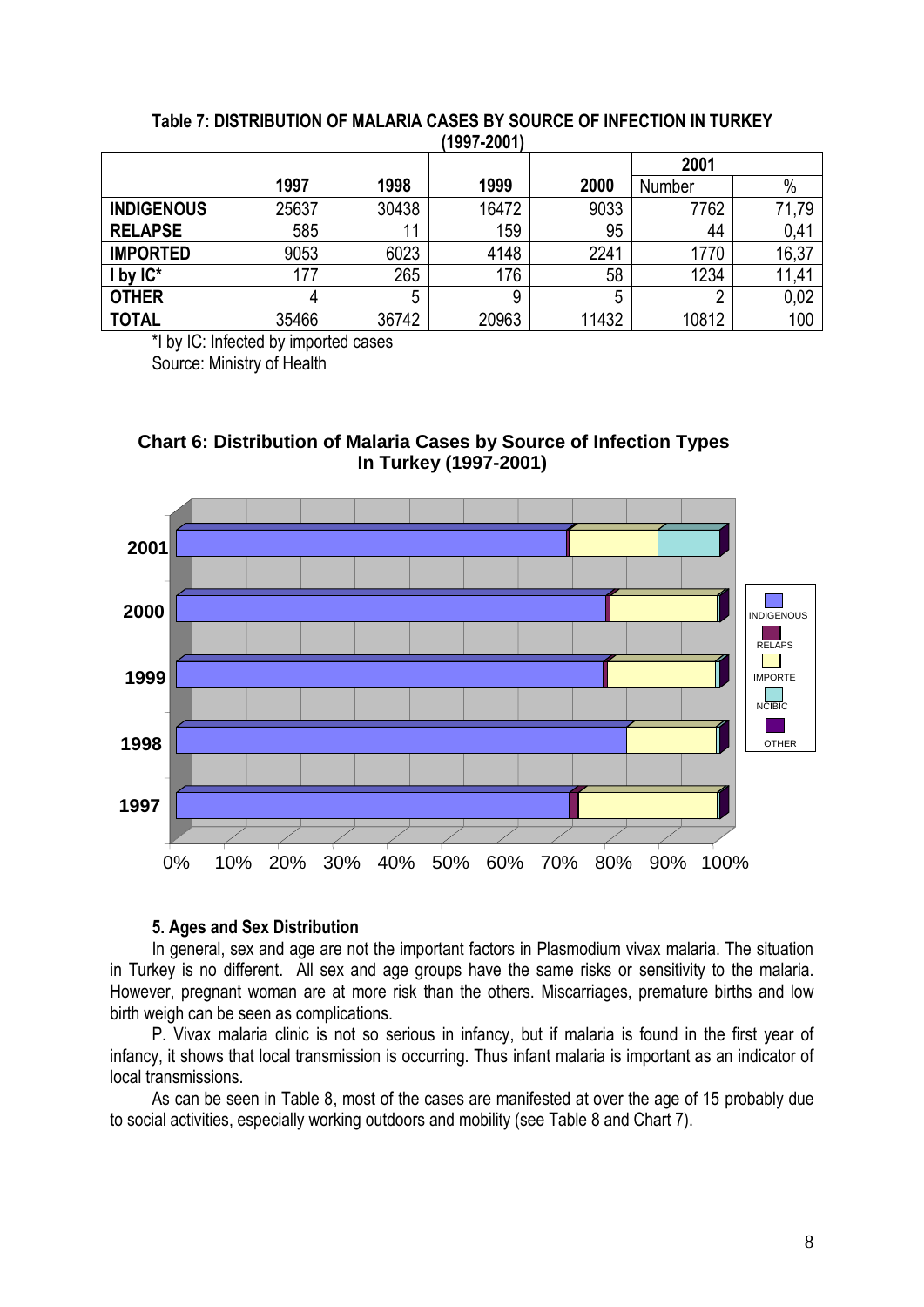|      | $\boldsymbol{0}$ | $1 - 4$ | $5 - 9$ | $10 - 14$ | $15 +$ | <b>TOTAL</b> |
|------|------------------|---------|---------|-----------|--------|--------------|
| 1985 | 289              | 3253    | 6509    | 7838      | 29431  | 47311        |
| 1986 | 150              | 2693    | 5168    | 5975      | 23913  | 37899        |
| 1987 | 84               | 1792    | 3014    | 2998      | 12246  | 20134        |
| 1988 | 66               | 1516    | 2485    | 2431      | 9747   | 16245        |
| 1989 | 15               | 957     | 1655    | 1786      | 7709   | 12112        |
| 1990 | 30               | 668     | 1325    | 1261      | 5396   | 8680         |
| 1991 | 47               | 1065    | 1964    | 1854      | 7288   | 12218        |
| 1992 | 95               | 1682    | 3005    | 2793      | 11101  | 18676        |
| 1993 | 283              | 4211    | 6421    | 6691      | 29604  | 47210        |
| 1994 | 485              | 8019    | 14733   | 14877     | 46231  | 84345        |
| 1995 | 371              | 7321    | 12942   | 18079     | 43383  | 82096        |
| 1996 | 287              | 4847    | 8681    | 12286     | 43803  | 60884        |
| 1997 | 325              | 3382    | 4968    | 6217      | 20564  | 35456        |
| 1998 | 331              | 3957    | 5371    | 5870      | 21313  | 36842        |
| 1999 | 179              | 2206    | 2660    | 3105      | 12813  | 20963        |
| 2000 | 113              | 1320    | 1645    | 1599      | 6755   | 11432        |
| 2001 | 81               | 1162    | 1208    | 1316      | 7047   | 10812        |

**Table 8: MALARIA CASES DISTRIBUTION BY AGE GROUPS IN TURKEY (1985-2001)**



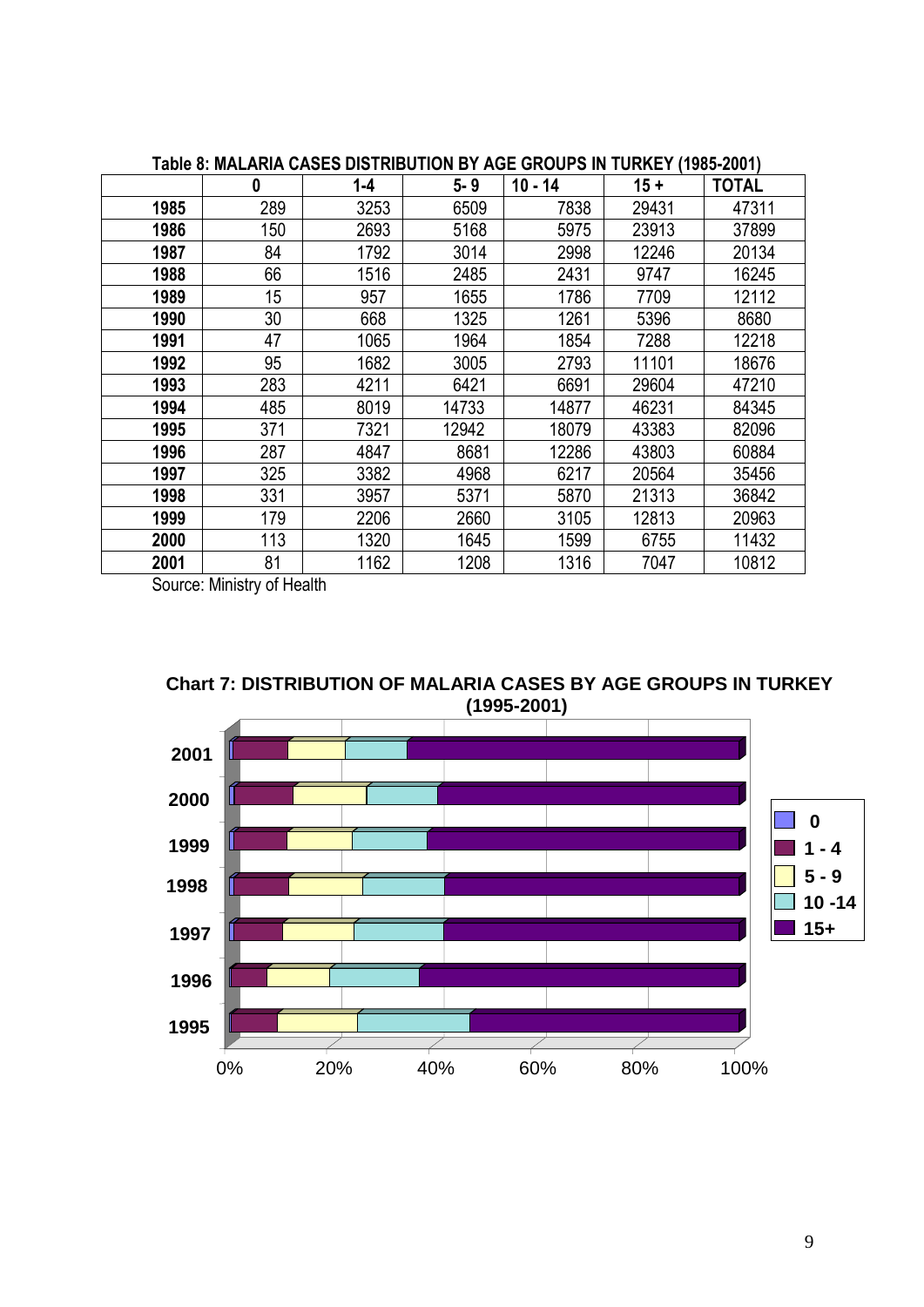

## **Chart 8: DISTRIBUTION OF MALARIA CASES BY AGE GROUP (2001)**

## **6. Malaria Control Activities**

The MOH requires reporting of all malaria (whether confirmed or suspected) cases. Reporting sources include all health units (primary, secondary and tertiary). All health units notify malaria cases at the end of the each month to the health directorate of provinces, and then provinces sent to the Malaria Department of MOH. This done manually, so some cases can be duplicated.

In 2001 of the total 1550521 blood slides taken in Turkey and 10812 (6.97%) were positive. Some (1316272) were taken by active method and 234250 by passive method. 2.36% of the active slides were positive and 32.91% of the passive slides were positive (see table 9, Chart 9).

|              | <b>Active</b><br><b>Blood</b> | Cases By<br><b>Active Blood</b><br><b>Slides</b> |      | <b>Passive</b><br><b>Blood</b> | Cases By<br><b>Passive Blood</b><br><b>Slides</b> |        | <b>Total</b><br><b>Blood</b> | <b>Total Cases</b> |       |
|--------------|-------------------------------|--------------------------------------------------|------|--------------------------------|---------------------------------------------------|--------|------------------------------|--------------------|-------|
| <b>YEARS</b> | slide                         | Number                                           | %0   | slides                         | Number                                            | %0     | <b>Slides</b>                | Number             | %0    |
| 1996         | 1502113                       | 8018                                             | 5,34 | 369743                         | 52866                                             | 143,00 | 1871856                      | 60884              | 32,53 |
| 1997         | 1311961                       | 3915                                             | 2,98 | 382837                         | 31541                                             | 82,40  | 1694798                      | 35456              | 20,92 |
| 1998         | 1295981                       | 4036                                             | 3,11 | 358981                         | 32806                                             | 91,38  | 1654962                      | 36842              | 22,26 |
| 1999         | 1300937                       | 3198                                             | 2,46 | 304338                         | 17765                                             | 58,37  | 1505275                      | 20963              | 13,93 |
| 2000         | 1343728                       | 1967                                             | 1,46 | 253562                         | 9465                                              | 37,33  | 1597290                      | 11432              | 7,16  |
| 2001         | 1316272                       | 3102                                             | 2,36 | 234250                         | 7710                                              | 32,91  | 1550521                      | 10812              | 6,97  |

### **Table 9: DISTRIBUTION OF THE MALARIA CASES BY TYPE OF SLIDES (1996-2001)**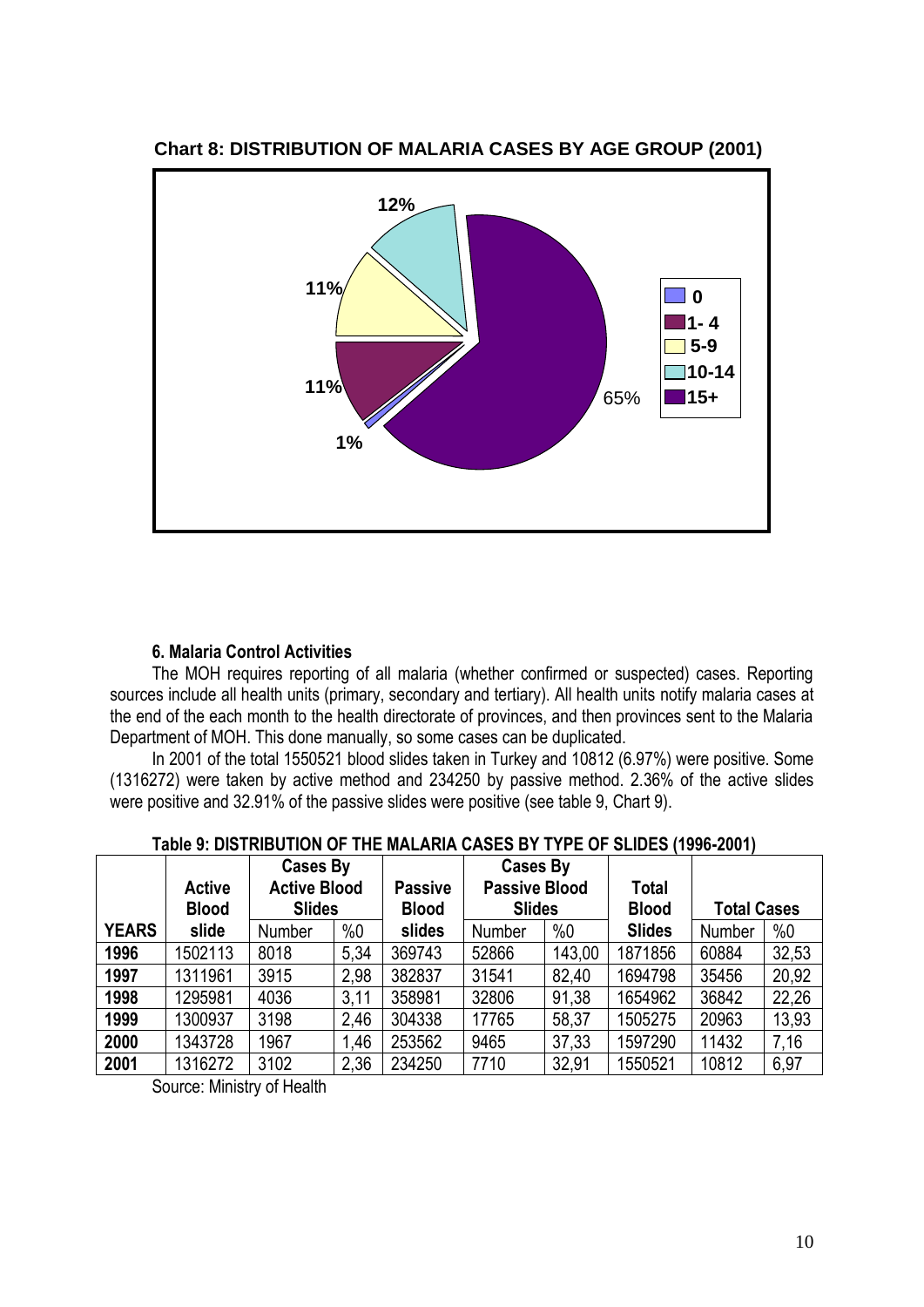

**Chart 9: DISTRIBUTIONS OF MALARIA CASES BY TYPE OF BLOOD SLIDES IN TURKEY (1996-2001)**

## **7. Conclusions**

Turkey has some indigenous focus of malaria. It seems that; the indigenous focus problem cannot be solved in the near future. If it can be solved, the malaria risks will go on in the future till Middle East territory has no malaria cases. For this reason, the national malaria control program of Turkey must be based on long-term strategies. Current applications are useful for the control of the cases but there is no long-term vision.

Curative and preventive malaria services are established by special malaria organization in most of the localities. This organization is relatively well functioning. However, lack of skilled personnel and basic equipment do not allow them early diagnosis and treatment malaria patients, especially in the peripheral level. Thus some of the cases are under-estimated. There are not enough active and selective active surveillance and mass screening applications. Passive surveillance applications are also not sufficient. There are no epidemiological evaluations of the cases. Present malaria surveillance system and case management must be strengthening.

Malaria control activities are based on early detection and treatment of the cases in Turkey. There are also some vector controls activities. However, especially during the last decades, the most emphasis has been given to reservoir control methods. Main constraints in this area are huge movements of population and unawareness of the importance of the problem of PHC personnel.

Turkey would like to integrate the malaria control activities into the general health system especially into primary health care services, but it could not be successful. Primary health care units do not give importance to malaria control, especially surveillance activities in their services. In the future, malaria control programs must be integrated in PHC services and all the health care personnel should be involved in this program.